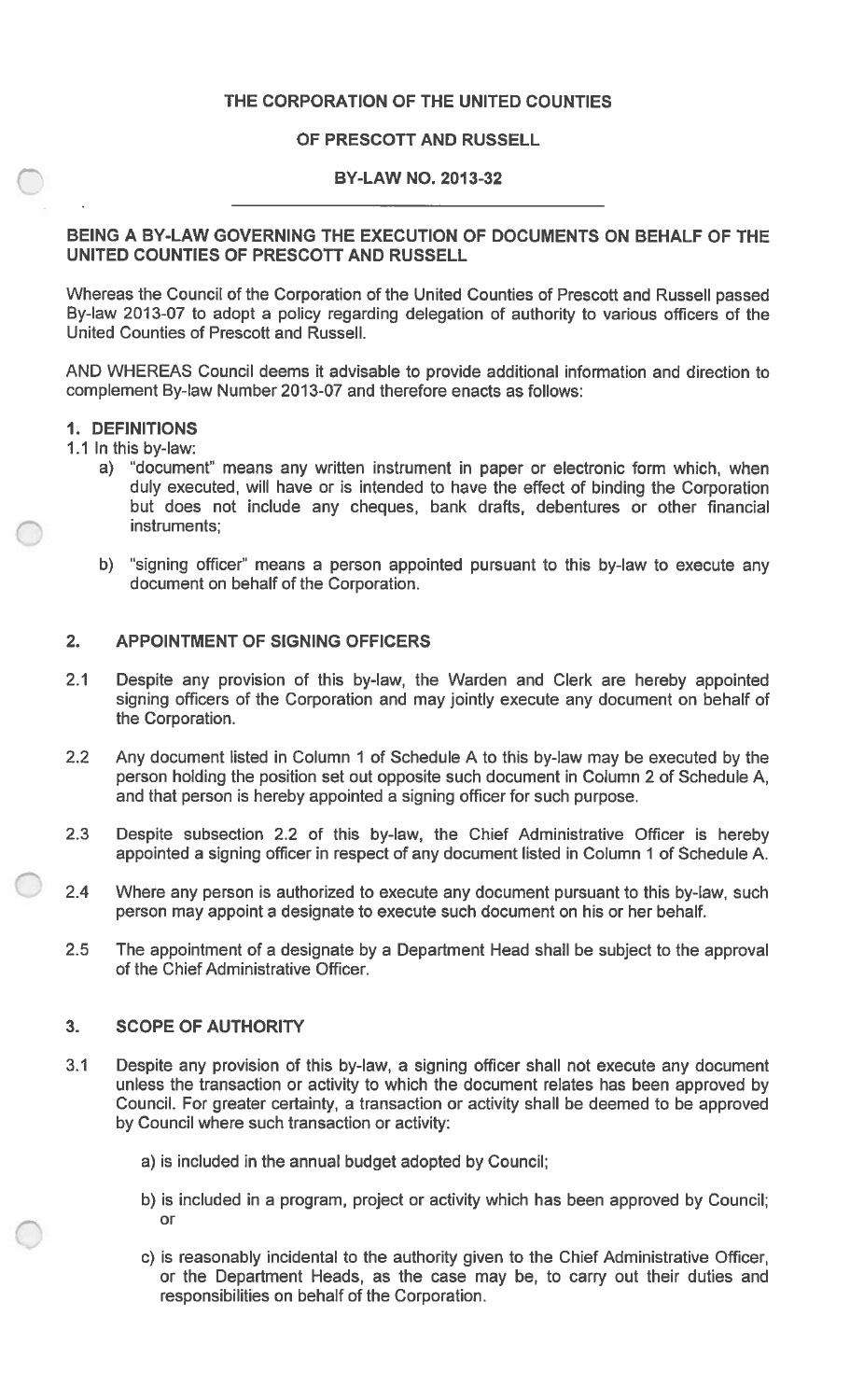- 3.2 No provision of this by-law shall be construed as waiving any provision of By-law No. 2007-47 (the "Purchasing By-law"), as amended from time to time, and the said bylaw shall continue to apply to the procurement of goods and services on behalf of the Corporation.
- 3.3 Where authority has been given by Council or pursuant to the Purchasing By-law to any person to execute any document, such authority shall include the authority to execute all ancillary documents necessary to give effect to the document and shall include the authority to amend the original document, where such amendment does not impose any additional financial obligation upon the Corporation.
- 3.4 Where a signing officer is authorized to execute a document pursuant to this bylaw, such authority shall include the authority to execute any ancillary documents necessary to give effect to the document and shall include the authority to amend the original document, where such amendment does not impose any additional financial obligation upon the Corporation.
- 3.5 The execution of any document pursuant to this by-law shall be subject to compliance with any policies adopted by Council from time to time with respect to the transaction or activity to which the document relates, and to any administrative procedures established by the Chief Administrative Officer.

# 4. **ADMINISTRATION**

- 4.1 Each Department Head shall maintain a record of each document executed pursuant to this by-law and shall file such record according to By-law Number 2009-35 (Schedule of Retention By-law)
- 4.2 At least one original of each executed document shall be retained by the Corporation.
- 4.3 The following wording could be used before the signing officer's signature:

"That the Administrator/Manager/Director of ... be authorized to complete and execute the agreement giving effect to these recommendations."  $-$ or $-$ 

"In witness whereof the parties have executed this Agreement as of the date first above written."

 $-0r -$ 

"In witness whereof the parties hereto have affixed their corporate seals by the hands of their duly authorized officers in that behalf on the  $\_\_\_$  day of 2013."

UNITED COUNTIES OF PRESCOTT AND RUSSELL

Administrator/Manager/Director of -or-UNITED COUNTIES OF PRESCOTT AND RUSSELL (as represented by the Administrator/Manager/Director of)

## **ADMINISTRATOR**

I/We have authority to bind the Corporation

DONE AND PASSED in open Council this 22<sup>nd</sup> day of May, 2013.

Wern Berthiaume, Warden Re⁄né R

Stéphane P. Partsien, Clerk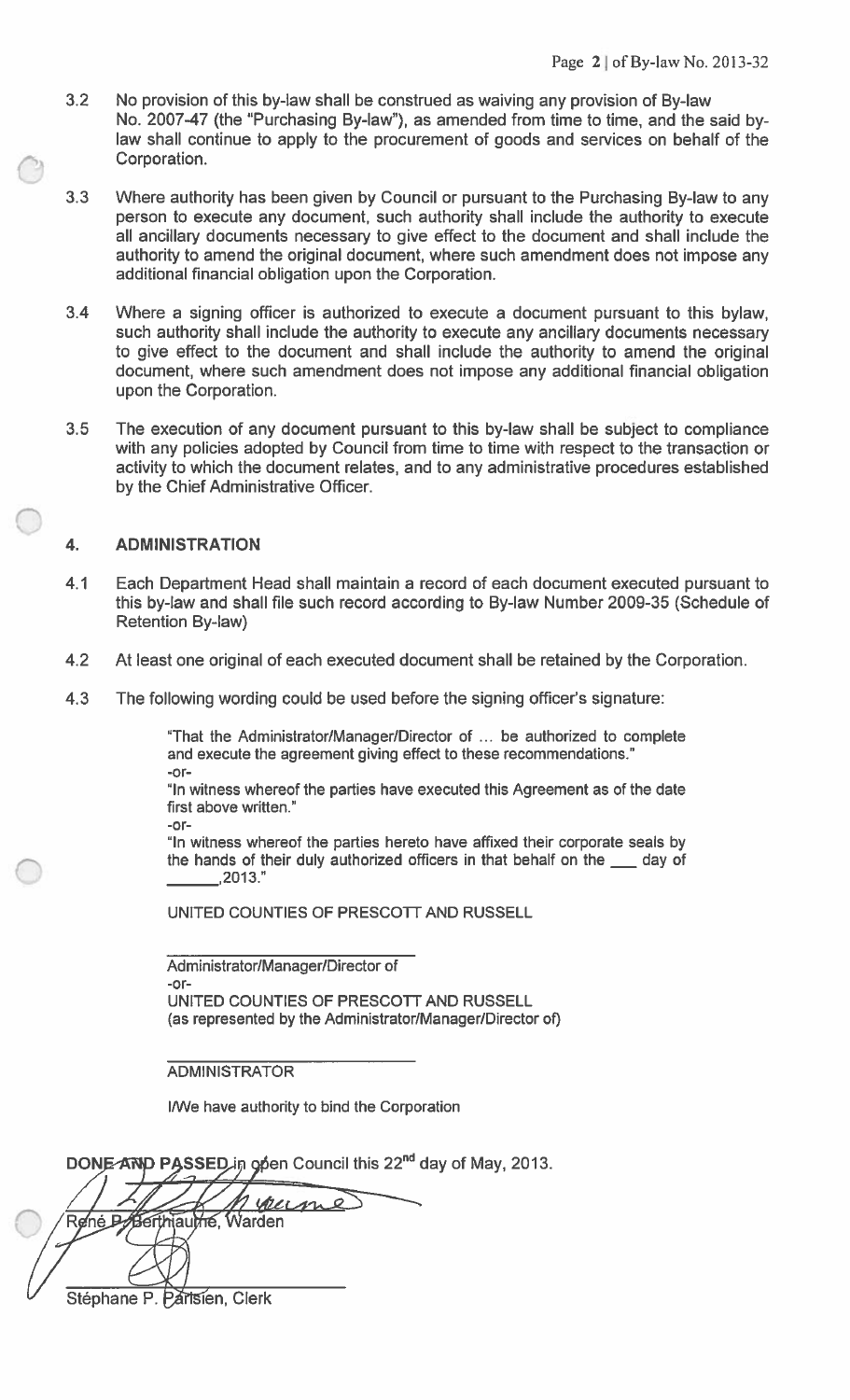| <b>Schedule A</b>                                                                                                                                                                                                                                                                                                                                                                                                                                                             |                                                                                                                   |
|-------------------------------------------------------------------------------------------------------------------------------------------------------------------------------------------------------------------------------------------------------------------------------------------------------------------------------------------------------------------------------------------------------------------------------------------------------------------------------|-------------------------------------------------------------------------------------------------------------------|
| Column <sub>1</sub><br><b>DOCUMENT</b>                                                                                                                                                                                                                                                                                                                                                                                                                                        | Column <sub>2</sub><br><b>SIGNING OFFICER</b>                                                                     |
| 1. Funding Agreements<br>1.1 applications for Federal or Provincial funding or subsidy<br>1.2 agreements with Federal or Provincial governments or<br>agencies for the provision of funding to the Counties<br>1.3 agreements for the provision of funding by the Counties<br>1.4 documents required in support of funding applications or as<br>a condition of receipt of funds, including reporting<br>requirements                                                         | Director/Administrator<br>responsible for the program or<br>project to which the funding<br>relates and Treasurer |
| 2. Purchase of Services<br>2.1 agreements for the purchase of services from child care<br>providers, homemakers and domiciliary and emergency<br>hostel providers<br>2.2 agreements for the purchase of services from physicians,<br>nurses and other health care professionals<br>2.3 agreements for the purchase of services for clients<br>receiving social assistance<br>2.4 agreements for the purchase of services from agencies<br>receiving funding from the Counties | Director/Administrator/ Manager<br>responsible for the program or<br>project to which the service<br>relates      |
| 3. Real Estate Matters<br>3.1 land acquisition agreements, in accordance with By-law<br>2010-43, provided that the value does not exceed<br>\$50,000.00                                                                                                                                                                                                                                                                                                                       | <b>Chief Administrative Officer</b>                                                                               |
| 3.2 agreements permitting the Counties temporary access to or   Director of Public Works<br>encroachment on lands for Counties purposes<br>3.3 agreements permitting Counties infrastructure to cross<br>railways, Provincial highways and pipelines<br>3.4 agreements permitting temporary access to or<br>encroachment on Counties lands                                                                                                                                    |                                                                                                                   |
| 3.5 documents required for the completion of any real estate<br>transaction, including undertakings, certificates,<br>acknowledgments and declarations                                                                                                                                                                                                                                                                                                                        | <b>Chief Administrative Officer</b>                                                                               |
| 3.6 where the Counties is a tenant, tenant acknowledgements<br>in respect of the lease<br>3.7 where the Counties is a landlord, notices issued pursuant<br>to the Tenant Protection Act, 1997 in respect of the lease                                                                                                                                                                                                                                                         | Director/Administrator<br>responsible for the program or<br>project to which the matter<br>relates                |
| 4. Land Registration                                                                                                                                                                                                                                                                                                                                                                                                                                                          |                                                                                                                   |
| 4.1 forms required under applicable legislation or the land<br>registration system to register Counties interests in lands<br>and to preserve any right, title or interest<br>4.2 consents and waivers of notice relating to registrations in<br>the land registry system                                                                                                                                                                                                     | <b>Chief Administrative Officer</b>                                                                               |
| 4.3 documents to register liens and discharges on title to real<br>property owned by recipients of social assistance                                                                                                                                                                                                                                                                                                                                                          | <b>Administrator of Social Services</b>                                                                           |